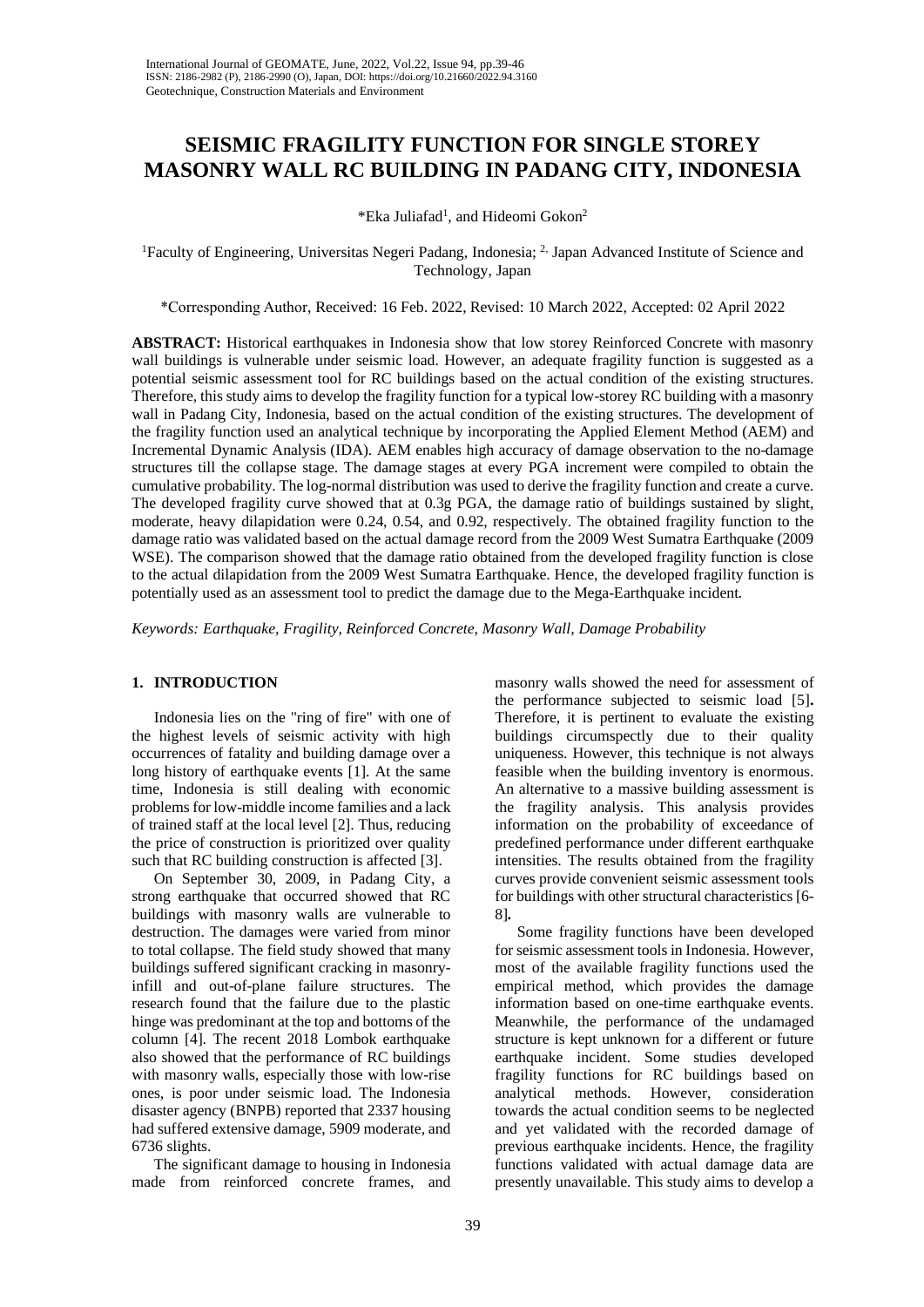fragility function for low-rise RC buildings with masonry walls in Indonesia as the most damaged structure due to earthquake hazards. Moreover, it is based on the actual condition and validated with the recorded damage from a previous earthquake event.

## **2. RESEARCH SIGNIFICANCE**

Based on the actual building's condition, this study aims to provide a fragility function for lowrise RC structures with masonry walls in Padang City, Indonesia. It also shows the approach of damaged justification based on Applied Elemental analysis. This research provides a fragility curve that has been validated with actual damage data from the previous earthquake, which is essential to calculate reliable damage probability for typical single-story RC buildings subjected to Indonesia's earthquake. It is also used to predict the damage to the most populated buildings and other mitigation efforts.

## **3. METHODS**

This study uses the analytical method to create the fragility function of the typical RC buildings with a masonry wall (Fig 1). The step of the research methodology is represented in Fig 2.

#### **3.1 Determination of Building Type**

Juliafad et al. found that RC structures cover more than 85% building population in Padang City as a study area in Indonesia [9]. Hence, the numerical model used the one-story RC building with masonry walls.

## **3.2. Geometry of Numerical Model**

The actual geometry was measured, including the total and inter-story height, layout, opening, and structural element dimension using a laser distance meter with 1 mm accuracy dan tape measurement.



A cross-section of structural elements was obtained, and the location of the main bars and stirrups using a rebar-locator that directly measures the steel diameter on the existing RC building.

A building model was developed using the Applied Elemental Model (AEM) provided by Extreme Loading Structure (ELS). Fig. 2 shows the layout and the facade of one of the selected buildings. This typical building uses a reinforced concrete frame with a masonry wall. Masonry walls usually are made from locally available red brick with mortar joint (1 cement: 4 sand).

The masonry wall is used to be covered with plaster-based mortar for architectural needs. The concrete and brick strength used for the numerical model was selected based on the investigation of concrete and brick from existing buildings in Padang City provided by Juliafad et al. (2018) [10]**.**



Fig.1 Numerical Model of Typical Building

## Table 1 Material Properties

| <b>Cross Section</b> | Column  | Beam            |
|----------------------|---------|-----------------|
| Dimension (mm)       | 150x150 | 150x180         |
| Main Bars            | 4P10    | 4P <sub>8</sub> |
| Stirrups             | P8-160  | P8-160          |
| Actual diameter (mm) | 9.67    | 7.42            |
| fy[kg/mm2]           | 24.89   | 22.06           |
| fu/fy                | 14      | 1.76            |
|                      |         |                 |

## **3.3. Building's Material Properties**

The numerical model in this study used the predominant value of material strength from existing RC buildings with masonry walls in Padang City (Table 1).

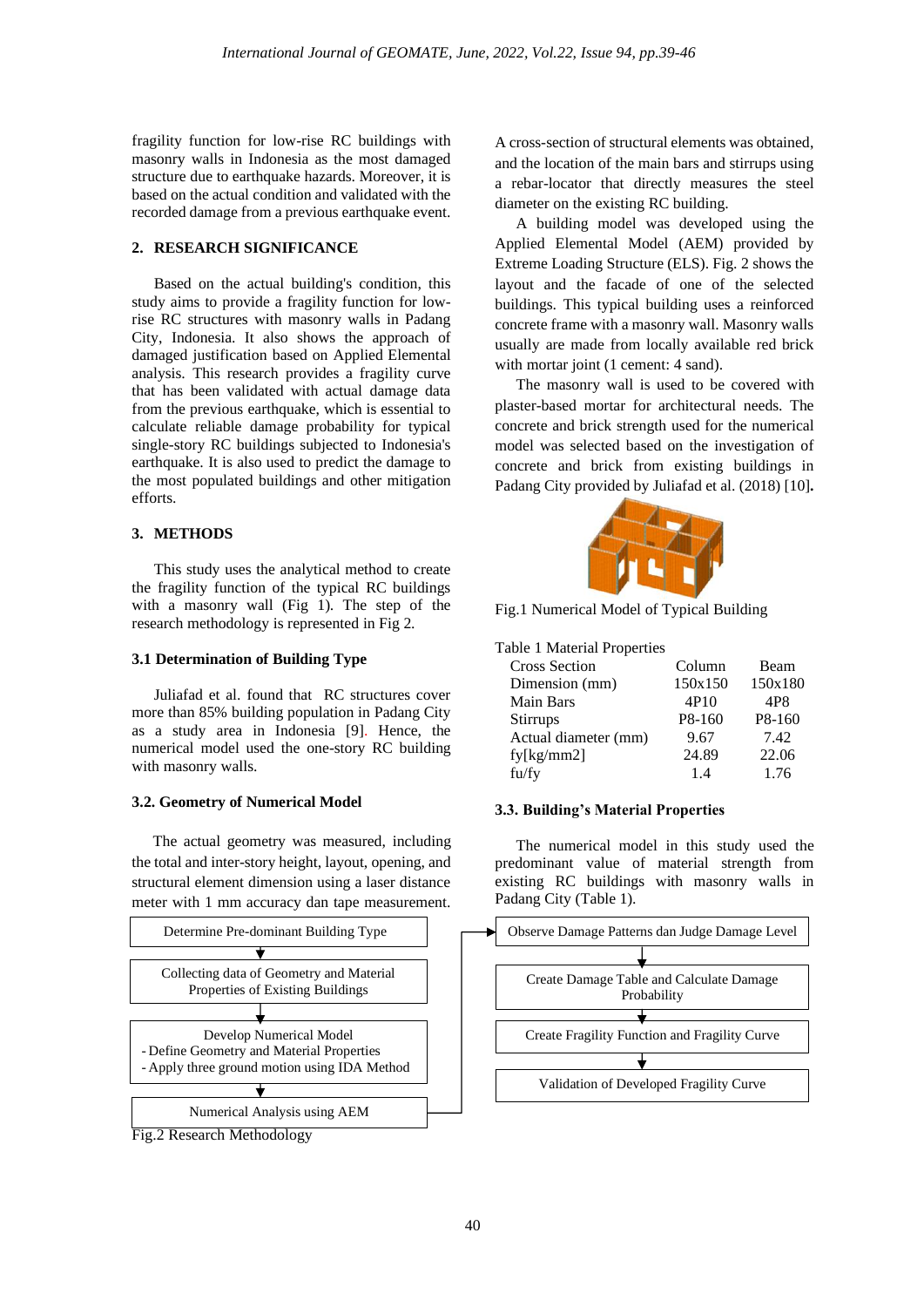| Input Material  | Concrete | <b>Mortar Cement</b> | Red Brick |
|-----------------|----------|----------------------|-----------|
| $f'_c$ [MPa]    | 17.5     | 2.017                | 0.8       |
| $f_t$ [MPa]     | 2.9      | 0.0217               | 0.08      |
| E[MPa]          | 19492.3  | 79.74                | 13.14     |
| <b>G</b> [MPa]  | 8121.8   | 33.225               | 7.57      |
| $f_{\nu}$ [MPa] | 2.236    | 0.504                | 0.019     |

Table 2 Material Properties

Table 2 presents the detailed properties of mortar and red brick from the existing buildings. The tensile strength parameters were calculated, as well as the young's and shear modulus using Eq. (1), (2), and (3), respectively

$$
f_t = 0.7\sqrt{f_c'}\tag{1}
$$

$$
E = 4700 \sqrt{f_c'} \tag{2}
$$

$$
G = \frac{E}{1+v} \tag{3}
$$

When  $f'_c$  is compression strength, E is young's modulus, G is the shear modulus,  $\nu$  is the Poisson ratio**.**

### **3.3. Earthquake Loading for Numerical Model**

This study used 3(three) actual ground motion records with different magnitudes and frequencies (Table 3). This is to ensure the building performances and damages are represented in a wide range of earthquake characteristics. Those ground motion records are Kobe, Loma Prieta, and El Centro earthquakes.

#### **3.4. Numerical Analysis and Fragility Function Derivation**

Previous research used the Finite Element Method (FEM) as the numerical tool. FEM simulation is limited in performing the actual damage patterns of masonry walls, especially out of plane failure. The features of the tools that give a better damage description are essential to justify the numerical model's destruction level, especially for buildings with masonry walls. Hence, this research used the Applied Element Method (AEM) to show the damage to the buildings from no dilapidation to a collapsed state. AEM shows the out-of-plane failure of the masonry wall and the crack patterns from slight damage to a total collapse state [11–13].

This study utilizes the Incremental Dynamic Analysis (IDA) method to apply ground motion records to the numerical model. IDA method is a dynamic analytical technique that incrementally magnifies the ground motion records gradually till the collapse state [14–18]. Incremented loading enables the detailed observation of the damage pattern of a numerical model for every step of earthquake loading magnification from the early state (undamaged) to total collapse.

The damage level justification is a crucial step in developing the fragility function. As the AEM visually enables an accurate observation of damage patterns, the destruction description that is used should be detailed. This study used the damage description based on the table of destruction patterns for RC buildings with infill walls that were developed by Rosetto and Elnashai[19]**.**

The method used to calculate the damage ratio is cumulative destruction probability. The derivation of the fragility function used log-normal cumulative distribution. Ramesh (2015) used a cumulative log-normal distribution function which followed the recommendation from HAZUS (2003) and other damage assessment tools [20–21]. The results showed a good correlation between the fitting fragility curve and damage probability. For structural damage, at the given PGA, the probability of an element at risk exceeding a damage level is calculated as Eq (4).

$$
P[ds/PGA] = 1/2 \left[ 1 + erf \left( (\ln PGA - \mu) / (\beta \sqrt{2}) \right) \right] (4)
$$

Where erf is the complementary error function,  $\mu$  is mean = ln PGA $_{ds}$ , PGA $_{ds}$  is the median value of PGA at which the building reaches the threshold of

| Ground motion | Duration           |                       | Time Step | Main Period (s) | Frequency |
|---------------|--------------------|-----------------------|-----------|-----------------|-----------|
|               | $\left( s \right)$ | Total data<br>Step(s) |           |                 | (Hz)      |
| Kobe          | 40.96              | 0.01                  | 4096      | 0.47            | 2.13      |
| El Centro     | 50.0               | 0.01                  | 4000      | 0.25            |           |
| Loma Prieta   | 39.955             | 0.005                 | 7991      | 0.15            | 6.67      |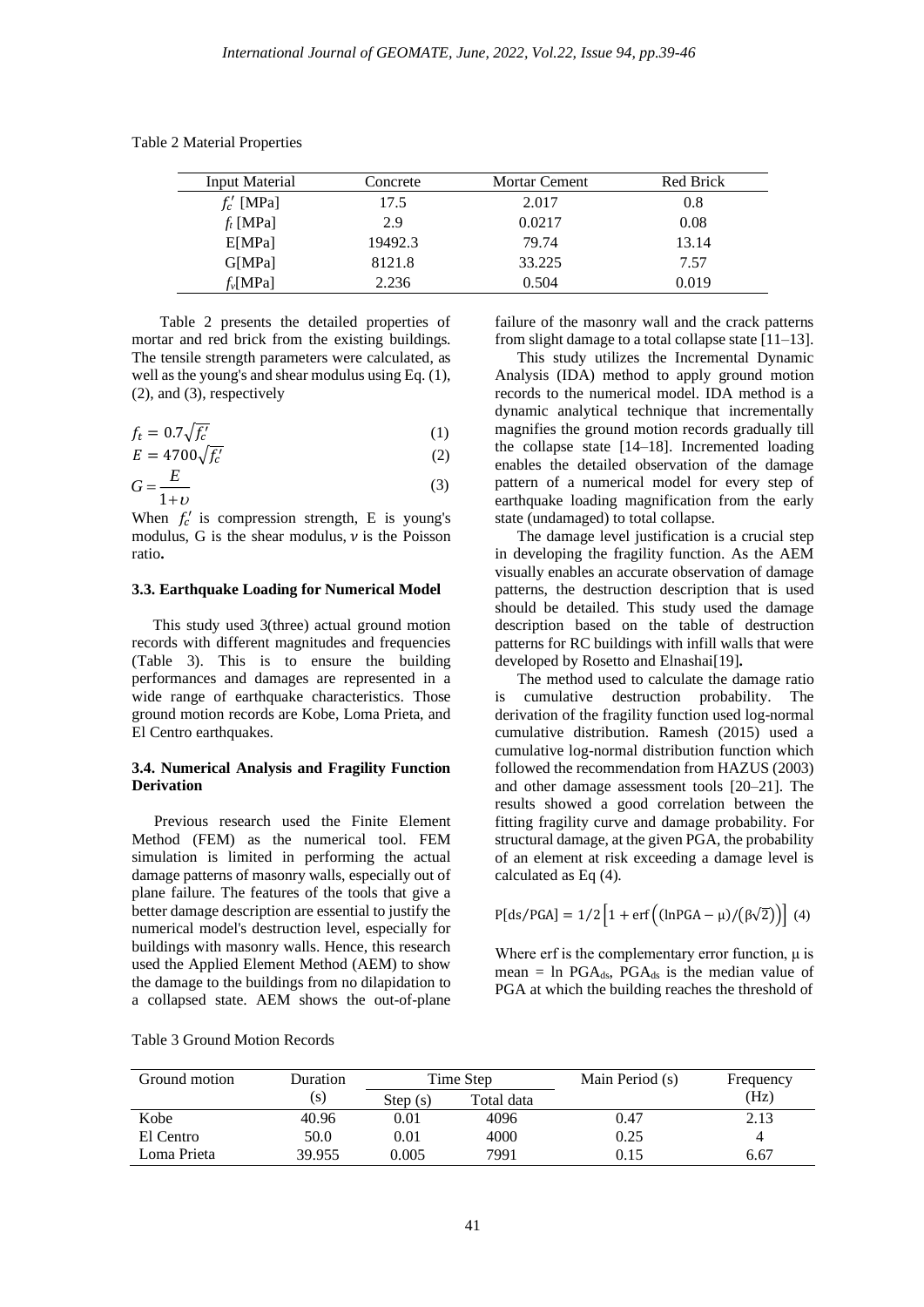the damage state ds and  $β$  is the Standard Deviation which represents the fragility curve's dispersion [22].

To calculate the probability where the building reaches the damage state at a particular PGA (ds/PGA), the total number of building damage was obtained at a particular state for each incremented PGA (Table 3). Subsequently, the damage ratio was calculated for slight, moderate, severe, and collapse states following the equation as Eq (5), Eq (6), Eq (7), and Eq (8), respectively.

$$
a_{st} = \frac{N_{st} + N_{md} + N_{sv} + N_{cp}}{\sum N}
$$
 (5)

$$
a_{md} = \frac{N_{md} + N_{sv} + N_{cp}}{\sum N}
$$
 (6)

$$
a_{\rm sv} = \frac{N_{\rm sv} + N_{\rm cp}}{\sum N} \tag{7}
$$

$$
a_{cp} = \frac{N_{cp}}{\sum N}
$$
 (8)

Where  $a_{st}$  is the ratio of slight damage,  $a_{md}$  is the ratio of medium damage,  $a_{\mu}$  is severe damage ratio, and  $a_{cp}$  is collapse damage ratio, while N is the number of building suffering damage.

$$
PGA_{ds} = PGA_{ds_{i+1}} - (\Delta_{PGA}) \times \frac{(a_{ds/PGA_{ds_{i+1}}} - (\frac{\Delta_{PGA}}{2})}{a_{ds/PGA_{ds_{i+1}}} - a_{ds/PGA_{ds_{i}}}}
$$
(9)

$$
\Delta_{PGA} = PGA_{ds_{i+1}} - PGA_{ds_i}
$$
  

$$
\mu = \ln PGA_{ds}
$$
 (10)

$$
\beta = \sqrt{\frac{\sum \{f_i \cdot \ln(x_i - \overline{x})^2\}}{\sum f_i}}
$$
\n(11)

$$
f_i = a_{i_{PGA_{ds}}}
$$
\n
$$
x_i = PGA
$$
\n(12)\n(13)

$$
\overline{x} = \frac{(\ln_{PGA_{ds}} + \sum_{i} x_i f_i / \sum_{i} f_i)}{2}
$$
\n(14)

After finding the damage ratio, the median value of threshold PGA was calculated using(Eq (9)), the mean value using (Eq (10)), the standard deviation using  $(Eq(11))$ , and the probability of the damages that occurs at PGA (Eq (4))

#### **4. RESULTS AND DISCUSSION**

### **4**.**1 Numerical Simulation Results**

A total of 390 numerical simulations were conducted to cover a wide range of incremented ground motion records showing a whole level of damage. The damage patterns of the buildings were observed through the visualization of the crack propagation, deformed shape, and extent of the destruction. The numerical model subjected to El-Centro Earthquake starts to suffer slight damage at 0.1g, where the crack begins to appear at the corner of the opening (Cracks are identifiable through the black line on the brick wall). In contrast, the structural elements (column and beam) do not damage or crack (Fig. 4(a)).

Moderate damage occurred at 0.3g PGA, where the diagonal cracks are extended throughout the wall, from the corner top to the bottom. Some part of the masonry wall also falls from the top of the opening (window). Some cracks start to occur at structural elements (beam) or the joint area (Fig.4(b)). Fig.4(c) shows the damage patterns of RC building type A at 0.4g. At this stage, many of the infill walls suffered the plan and heavier damage. Although many of the walls were fallen, the structural elements are still attached. However, the cracks in the structural elements are extending; hence, the damage rate is judged as extensive dilapidation at this level. Finally, the earthquake loading was magnified to 0.7g, and the building started to collapse (Fig. 4(d)).

Table 3 compiled each damage level as categorized into no damage (N), slight (S), moderate (M), extensive (E), and collapse (C) for each PGA incremental. These were then calculated as cumulative damage probability (Table 4)



Fig.4 Damage Patterns of Numerical Model subjected to El-Centro Earthquake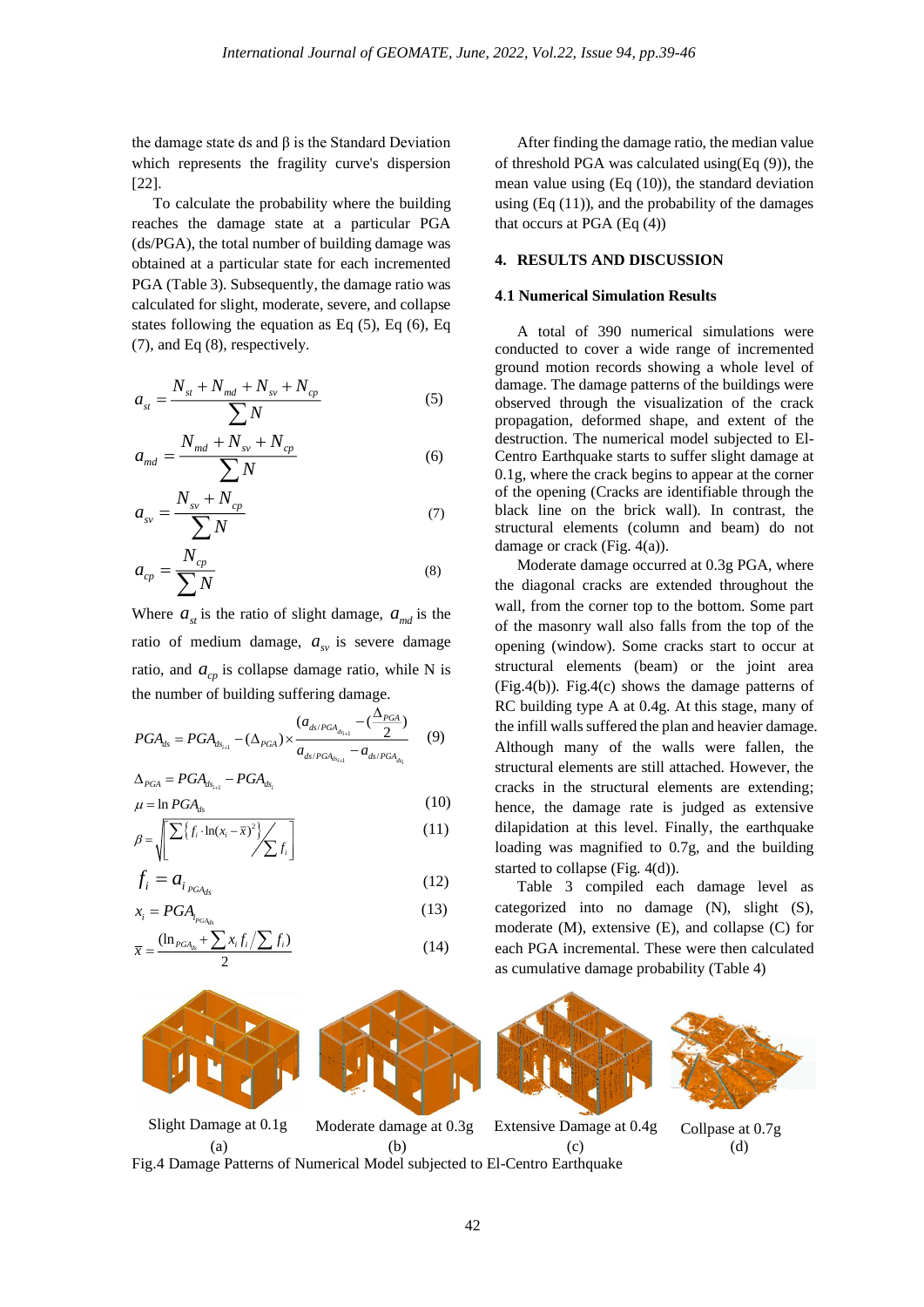Table 3 Damage Level for 1 story RC building type in Padang

|                  | Peak Ground Acceleration (g) |          |          |          |          |          |          |          |          |          |          |          |          |
|------------------|------------------------------|----------|----------|----------|----------|----------|----------|----------|----------|----------|----------|----------|----------|
| Damage Level     | 0.05                         |          |          | 0.3      | (0.4)    | 0.5      | 0.6      | 0.7      | 0.8      | 0.9      |          |          |          |
| No Damage (N)    | 30                           | 10       | $\theta$ | $\theta$ | $\theta$ | $\theta$ | $\theta$ | $\theta$ | $\theta$ |          | $\theta$ | $\theta$ | $\theta$ |
| Slight $(S)$     | 0                            | 20       | 30       | 10       | $\theta$ | $\theta$ | $\theta$ | $\theta$ | $\theta$ | $\theta$ | $\theta$ |          | $\theta$ |
| Moderate (M)     | 0                            | $\theta$ | $\theta$ | 20       | 20       | 10       | $\theta$ | $\theta$ | $\theta$ | $\theta$ | $\theta$ |          | $\theta$ |
| Extensive $(E)$  | $\theta$                     | $\theta$ | $\theta$ | $\theta$ | 10       | 20       | 30       | 20       | 20       | 20       | 20       | $\theta$ | $\Omega$ |
| Collapse $(C)$   | 0                            | $\theta$ | $\theta$ | $\theta$ | $\theta$ | $\Omega$ | $\theta$ | 10       | 10       | 10       | 10       | 30       | 30       |
| Total $(\sum N)$ | 30                           | 30       | 30       | 30       | 30       | 30       | 30       | 30       | 30       | 30       | 30       | 30       | 30       |

Table 4 Cumulative Probability Damage for one story RC building type in Padang

| Peak Ground Accelerations (g) |      |                                                                                                                              |      |                                            |  |  |  |  |  |  |  |  |
|-------------------------------|------|------------------------------------------------------------------------------------------------------------------------------|------|--------------------------------------------|--|--|--|--|--|--|--|--|
|                               | 0.1  | $0.2^{\circ}$                                                                                                                |      | 0.3 0.4 0.5 0.6 0.7 0.8 0.9 1 1.1 1.2      |  |  |  |  |  |  |  |  |
|                               |      |                                                                                                                              |      |                                            |  |  |  |  |  |  |  |  |
|                               |      |                                                                                                                              |      |                                            |  |  |  |  |  |  |  |  |
|                               |      | $0.00 \quad 0.00 \quad 0.00 \quad 0.33 \quad 0.67 \quad 1.00 \quad 1.00 \quad 1.00 \quad 1.00 \quad 1.0 \quad 1.0 \quad 1.0$ |      |                                            |  |  |  |  |  |  |  |  |
|                               | 0.00 | (0.00)                                                                                                                       | 0.00 | 0.00 0.00 0.00 0.00 0.33 0.33 0.33 1.0 1.0 |  |  |  |  |  |  |  |  |

#### **4.2. Fragility Function and Fragility Curve.**

The cumulative probability value for each damage state and each PGA value (Table 4) were derived by using log-normal distribution Eq (4) to obtain the value of the median  $(\mu)$  and standard deviation  $(\beta)$  for typical low story RC building with masonry wall in Padang City for each level of damage state (Table 5)



Fig.5 Fragility Curves for Typical low rise RC Building with Masonry Walls

Table 5. Median and Standard Deviation of Fragility Curve

| $\overline{\phantom{a}}$ |             |          |           |
|--------------------------|-------------|----------|-----------|
| Damage                   | Median (0.5 | Mean     | Standard  |
| <b>States</b>            | PGA)        | $(\mu)$  | Deviation |
| (ds/PGA)                 |             |          | $(\beta)$ |
| Slight                   | 0.108       | $-2.230$ | 0.625     |
| Moderate                 | 0.275       | $-1.291$ | 0.460     |
| Extensive                | 0.400       | $-0.916$ | 0.393     |
| Complete                 | 0.802       | $-0.221$ | 0.212     |

Parameters obtained from functions for each level enable the creation of fragility curves (Fig. 5). The probability of a low story RC building with a

masonry wall being damaged in the future under earthquake excitation at any PGA value was calculated/predicted.

## **4.3. Validation of Developed Fragility Curve**

Figure 7 shows the Peak Ground Acceleration (PGA) distribution map for Padang City. This PGA map was created using deterministic and probabilistic methods considering the sources of the earthquake in this area. The primary sources are the subduction area and the Semangko fault [23–24].

Table 6 shows the estimation of housing damage data in Padang City, compiled from local government offices in Padang City. The provincial government classified the building damage into 3 categories; severe or excessive, moderate or over, and slight damage. Severe damage means that the observed buildings were structurally damaged until they collapsed. In this state, the buildings were irreparable. Moderate damage means that the damages are widespread and still repairable, and slight damage means it is easily fixable.

The housing damage data for 11 sub-districts in Padang City due to the 2009 Earthquake is observed in Table 6. The damage ratio for each level of previous earthquake data was calculated using the cumulative method. This is compared with the damage ratio based on the developed fragility function for typical housings made from RC buildings with masonry walls in Padang City.

Utilizing the developed fragility function for typical RC buildings for housings in Padang City resulted in this study (Fig. 5), each damage ratio of RC building in 11 sub-districts was calculated at the average value of PGA for each sub-district.

The average damage ratio obtained from the developed fragility function was compared with the destruction ratio of the 2009 earthquake incident (Fig.6). The slight damage from the fragility function shows a higher value than the actual. The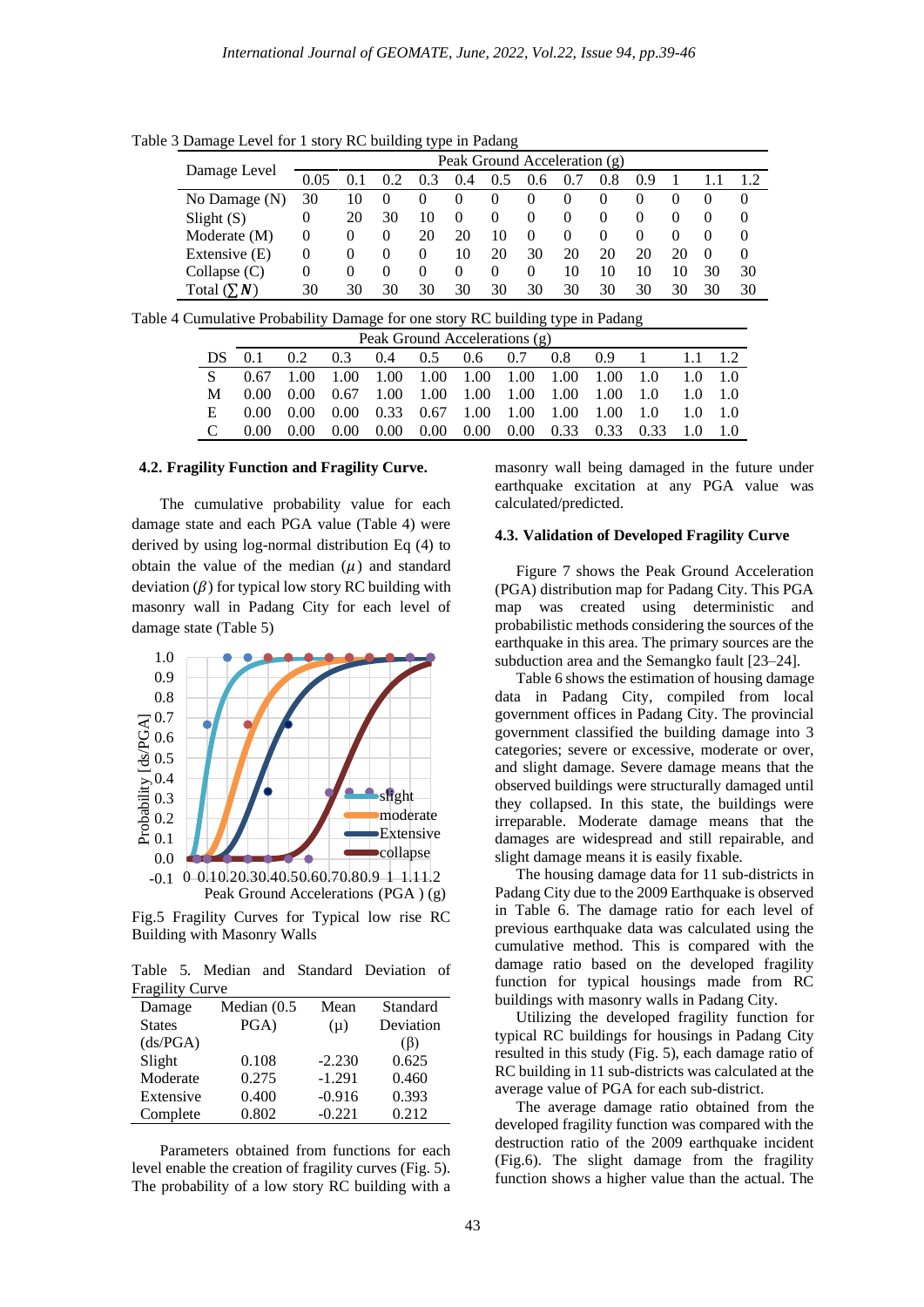moderate or over and severe or excessive damage levels show a good correlation with the actual destruction. The histogram of comparison between damage ratio based on the developed fragility curve and actual damage data is shown in Fig.6.

While the actual damage was based on one earthquake event, the developed fragility functions were based on some extreme earthquake ground motion and the actual conditions of the building. The damage patterns in this study have been judged strictly compared to the actual destruction level judgment. With the limitation on the field, the observer of the actual damage finds it challenging to detect the fine or small wide cracks in detail due to the insufficient experience of field inspectors, inspection timing, tool, and access to all parts of observed buildings called empirical fragility.

Hakam (2010) developed a vulnerability curve for housing in West Sumatra. The data were based on the building damage data of the 2009 Earthquake in West Sumatra. However, the curve was based on the empirical data, which shows the actual damage on another side. Moreover, it does not show the probability of housing damage in the future for a different earthquake — the type of building addressed on the curve was also unclear and very general. The provided information is also limited to severe damage only[25–26].

Irsyam et al. derived fragility curves for two types of low-rise buildings that dominate the residential building population in Jakarta. The fragility curves are derived based on FEMA 154 procedures for different levels of damage (i.e., Slight, Moderate, Extensive, and Complete Damages), and the ground motion intensity is expressed regarding Peak Surface Acceleration (PSA)[26]. Unfortunately, the process of the curve derivation is not explained clearly, and the curve also seems not well fitted.

Table 6 Comparison of Damage ratio of developed fragility function with Damage Ratio of actual damage

| Area         |                   | Damage Ratio based on actual damage |                                    | Damage Ratio based on |                              |          |         |  |
|--------------|-------------------|-------------------------------------|------------------------------------|-----------------------|------------------------------|----------|---------|--|
|              |                   |                                     | data on the 2009 Padang Earthquake |                       | Developed Fragility Function |          |         |  |
|              | average           | Extensive or                        | Moderate                           | Slight or             | Extensive                    | Moderate | Slight  |  |
| Sub-district | <b>PGA</b>        | more                                | or over                            | over                  | Or more                      | or more  | or over |  |
| L.kilangan   | 0.38g             | 0.27                                | 0.50                               | 0.76                  | 0.44                         | 0.74     | 0.97    |  |
| K.Tangah     | 0.36g             | 0.28                                | 0.60                               | 0.90                  | 0.39                         | 0.72     | 0.97    |  |
| Kuranji      | 0.35g             | 0.31                                | 0.60                               | 0.90                  | 0.25                         | 0.69     | 0.97    |  |
| P.Barat      | 0.31 <sub>g</sub> | 0.20                                | 0.41                               | 0.64                  | 0.25                         | 0.60     | 0.95    |  |
| P.Utara      | 0.3 <sub>g</sub>  | 0.23                                | 0.50                               | 0.77                  | 0.23                         | 0.57     | 0.95    |  |
| P.Selatan    | 0.29g             | 0.28                                | 0.56                               | 0.89                  | 0.20                         | 0.54     | 0.94    |  |
| P.Timur      | 0.29g             | 0.14                                | 0.39                               | 0.67                  | 0.20                         | 0.54     | 0.94    |  |
| Nanggalo     | 0.28g             | 0.24                                | 0.41                               | 0.53                  | 0.18                         | 0.51     | 0.93    |  |
| L.Begalung   | 0.28g             | 0.28                                | 0.57                               | 0.93                  | 0.18                         | 0.51     | 0.93    |  |
| Pauh         | 0.25g             | 0.16                                | 0.37                               | 0.66                  | 0.16                         | 0.42     | 0.91    |  |
| B.T.Kabung   | 0.25g             | 0.05                                | 0.09                               | 0.15                  | 0.16                         | 0.42     | 0.91    |  |
| Padang City  | 0.30 <sub>g</sub> | 0.22                                | 0.54                               | 0.71                  | 0.24                         | 0.54     | 0.94    |  |



Fig. 6 Comparison of Average Damage Ratio of Developed Fragility Function and Actual Damage Building 2009 Padang Earthquake



Fig. 7 Peak Ground Acceleration Map of Padang City, Indonesia.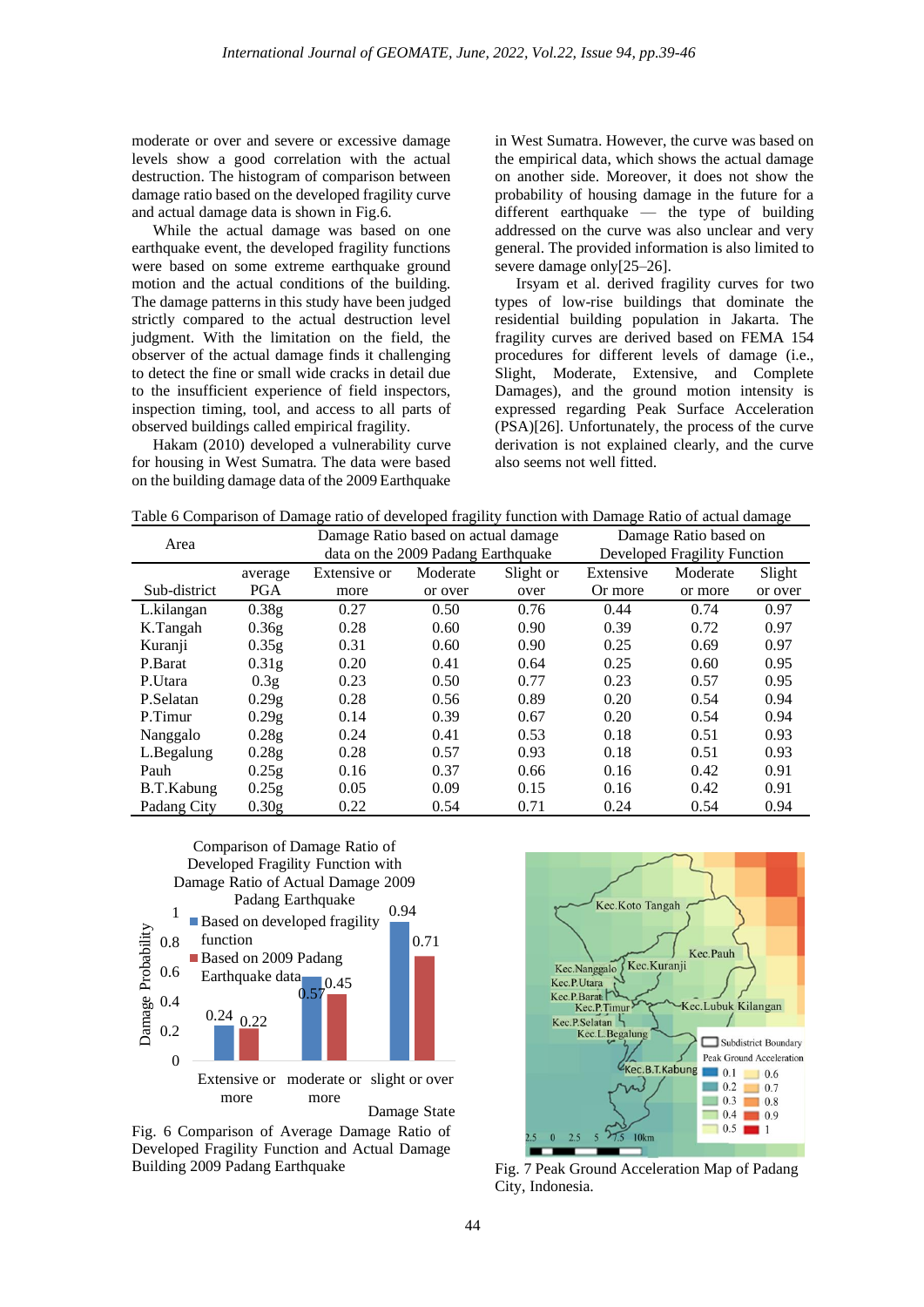Compared to the existing fragility or vulnerability curves, the developed fragility function has been validated, giving an accurate prediction that is utilizable by the government. Also, other stakeholders need to build a vulnerability map and disaster reduction countermeasures activities/programs.

Table 6. also compares the damage ratio of developed fragility function and actual destruction building data of the 2009 September Earthquake for 11 sub-districts in Padang City. The damage ratio between developed fragility function and actual destruction data ratio shows a good correlation.

However, some gaps were found in 3 subdistricts that were possibly due to the different conditions of the local site. The gaps were quite big at a slight damage level due to the different damage pattern observation and judgment results between the actual and the numerical study. The local, hard, or soft soil conditions affect the building performance as part of soil-structure interaction. The other factors include the difference between construction method qualities, wherein one subdistrict work quality is good, and the other bad [2– 3].

## **5. CONCLUSION**

This study successfully developed an analytical fragility function for residential low-rise masonry walls RC buildings, based on the actual condition of the existing structures. The dimension and material characteristics of the numerical model were obtained from field assessment and then analyzed using the AEM. The AEM followed the building failure until the collapse stage and accurately observed the damage patterns for each intensity level. Furthermore, this study obtained the damage ratio and used the log-normal probability formula to create a fragility function.

The comparison between the average actual damage ratio of the 2009 September earthquake in Padang City and the developed fragility function showed a good correlation. The severe (or excessive) and moderate (or over) damage showed a good comparison. This comparison emphasized that the developed fragility function showed the actual performance of low-rise RC buildings in Padang City.

The Indonesian government may use the developed fragility as the seismic assessment tool to make a vulnerability map and the preparedness for earthquake disasters, especially for single-story RC buildings. In the future, it is necessary to develop seismic fragility functions for other types of buildings and consider the effects of defects that are commonly found in the existing structures.

#### **6. ACKNOWLEDGMENTS**

We appreciate the Universitas Negeri Padang for the grant aid in 2018 and 2019 and the University of Tokyo for the assistance.

## **7. REFERENCES**

- [1] Wahyuni, E., Vulnerability Assessment of Reinforced Concrete Building Post-Earthquake, Procedia Earth and Planetary Science, vol. 14, no. August, pp. 76–82, 2015, doi: 10.1016/j.proeps.2015.07.087.
- [2] Juliafad, E., and Andayono, T., Study on building permit awareness in West Sumatra, Indonesia, IOP Conf. Ser.: Earth Environ. Sci., vol. 708, no. 1, p. 012093, Apr. 2021, DOI: 10.1088/1755-1315/708/1/012093.
- [3] Juliafad, E., Gokon, H., and Putra, R.R., Defect Study on Single Storey Reinforced Concrete Building In West Sumatra: Before And After 2009 West Sumatra Earthquake, Geomate, vol. 20, no. 77, Jan. 2021, DOI: 10.21660/2020.77.ICEE03.
- [4] Wilkinson, S. M., Alarcon, J. E., Mulyani, R., Whittle, J., and Chian, S. C., Observations of damage to buildings from M w 7.6 Padang earthquake of September 30, 2009, Nat Hazards, vol. 63, no. 2, pp. 521–547, Sep. 2012, DOI: 10.1007/s11069-012-0164-y.
- [5] Jalayer, F., Ebrahimian, H., Miano, A., Manfredi, G., and Sezen, H., Analytical fragility assessment using unscaled ground motion records, Earthquake Engng Struct Dyn, vol. 46, no. 15, pp. 2639–2663, Dec. 2017, DOI: 10.1002/eqe.2922.
- [6] Cardone, D., Fragility curves and loss functions for RC structural components with smooth rebars, Earthquakes, and Structures, vol. 10, no. 5, pp. 1181–1212, May 2016, DOI: 10.12989/EAS.2016.10.5.1181.
- [7] Del Gaudio, C., Ricci, P., Verderame, G. M., and G. Manfredi., Development and urbanscale application of a simplified method for seismic fragility assessment of RC buildings," Engineering Structures, vol. 91, pp. 40–57, May2015,doi:10.1016/j.engstruct.2015.01.03.
- [8] Rossetto, T., FRACAS: A capacity spectrum approach for seismic fragility assessment including record-to-record variability, Engineering Structures, vol. 125, pp. 337–348, Oct. 2016
- [9] Juliafad, E., Meguro, K., and Gokon, H., Study on The Environmental System towards The Development of Assessment Tools for Disaster Reduction of Reinforced Concrete Building due to Future Mega-Earthquake in Padang City, Indonesia, Institute of Industrial Science The University of Tokyo, 2017. Accessed:Feb.15,2020.Available:https://doi.or g/10.11188/seisankenkyu.69.351